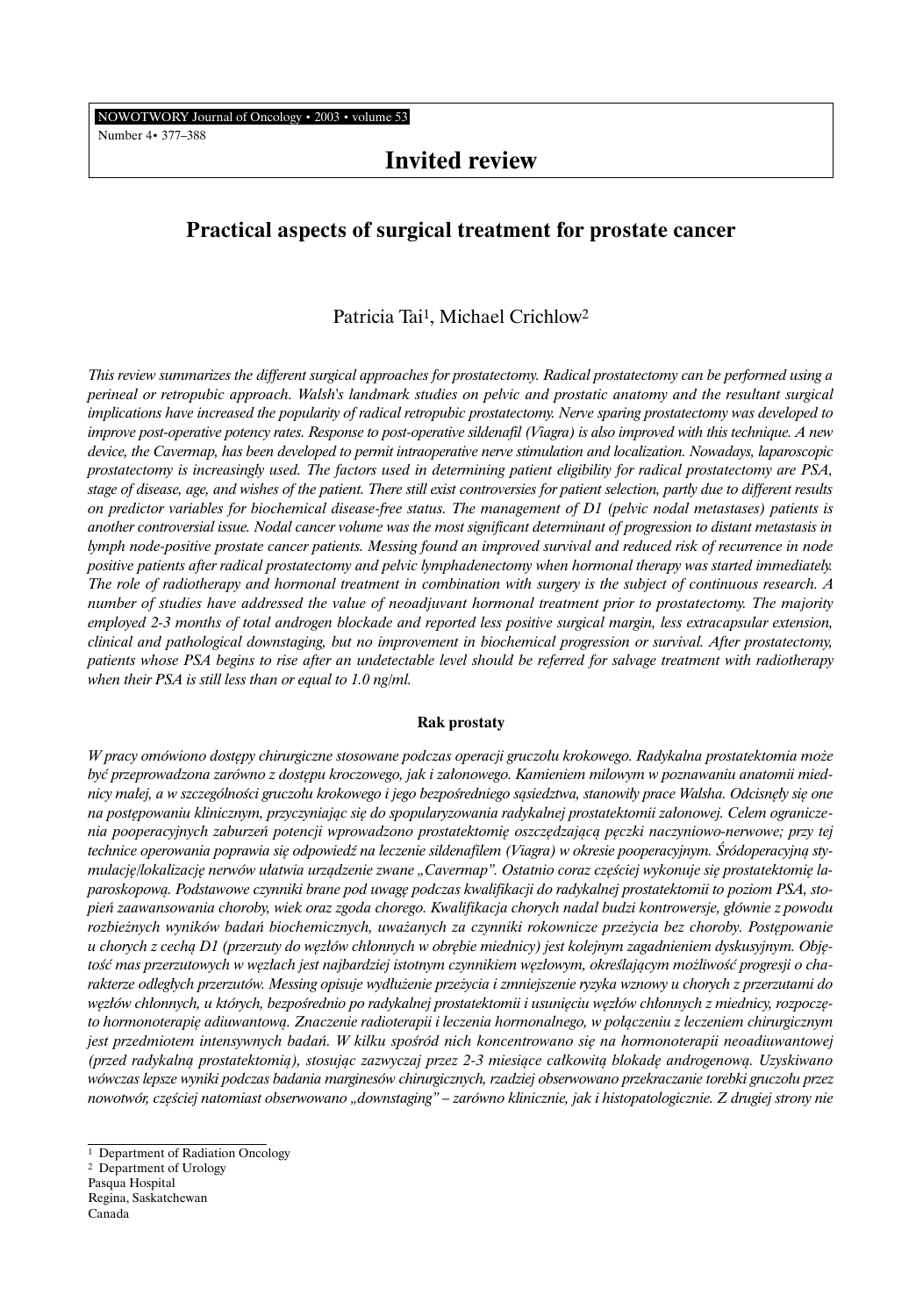*obserwowano poprawy zarówno w zakresie biochemicznych wyk∏adników progresji, jak i w zakresie d∏ugoÊci prze˝ycia. Pacjen*ci u których, po radykalnej prostatektomii, poziom PSA zaczyna wzrastać powyżej wartości nieoznaczalnych, powinni być skierowani celem przeprowadzenia ratującej radioterapii, zanim poziom PSA osiągnie poziom powyżej 1 ng/ml.

**Key words:** prostate cancer, hormone, radiotherapy, surgery **S∏owa kluczowe:** rak prostaty, hormony, radioterapia, chirurgia

## **Introduction**

Radical prostatectomy is an option for the curative treatment of organ-confined prostate cancer and continues to be the mainstay of therapy for localised prostate carcinoma in the United States [1] where caring for radical prostatectomy patients accounts for approximately half of the \$1.7 billion annual cost of prostate carcinoma treatment.

The surgical management of prostate cancer is a vast topic and this chapter will only review the evolution of surgical technique, the factors used in patient selection, and the indications for neoadjuvant and adjuvant therapy.

The determination of lymph node metastases has important prognostic implications for patients with suspected organ-confined disease. To date no radiological investigation, including and bipedal lymphangiography [2], has been shown to be able to accurately identify metastatic lymph node involvement pre-operatively. Prediction of pathological stage, however, can be estimated using preoperative values of PSA, clinical stage, and Gleason score [3]. In patients at high risk of pelvic node involvement, staging may be performed by laparoscopic pelvic lymph node dissection which is a low morbidity procedure.

Another option is to assess the nodes at the time of prostatectomy with intraoperative frozen sections. Unfortunately though, frozen section diagnosis of metastatic carcinoma in pelvic lymph nodes has a high false negative rate and is also costly [4]. Pathological examination also helps to evaluate the completeness of lymphadenectomy but anatomical studies investigating the average number of pelvic lymph nodes are few.

An interesting study is that of standard pelvic lymphadenectomy performed on 30 human cadavers and 59 consecutive patients with clinically organ confined prostate cancer during radical retropubic prostatectomy [5]. The mean number of lymph nodes removed in autopsy specimens were  $22.7 \pm 10.2$  with a range 8-56, was nearly identical to that from patients with prostate cancer, mean of  $20.5 \pm 6.6$  with a range of 10-37, although striking inter-individual differences were observed. Patients with prostate cancer demonstrated enlarged nodes regardless of whether they did or did not contain tumour. Lymphadenopathy in prostate cancer patients is not always a result of metastases but can be due to benign, hyperplastic changes of the nodal tissue.

#### **Surgical Approaches**

## Perineal versus Retropubic Approach

Radical prostatectomy can be performed using a perineal (RPP) or retropubic (RRP) approach [1]. Patients who underwent RRP had a slightly longer length of hospital stay, five days with a range of 3-16, *versus* the RPP patients, four days with a range of 1-19. Other factors associated with longer hospital stays were the use of intraoperative epidural anaesthesia and the increased use of post-operative narcotics regardless of the surgical approach. Time to both fluid intake and solid food intake were significantly longer for patients who underwent the retropubic approach. As regards prostate cancer cure rates, RRP and RPP are comparable [6]. The advantages of RPP in this study included lowered blood loss, easier post-operative nursing care, lower analgesic use and earlier discharge from hospital. Using RRP however affords the ability to perform pelvic node dissection, and provides better exposure for nerve sparing techniques.

A modified extrafascial RRP technique was introduced to decrease the frequency of positive surgical margins in low volume T2 cancers  $\lt$  2 cm<sup>3</sup> [7]. The anatomical details have been described which are necessary for exposure of periprostatic fascias and extrafascial dissection at (1) the prostatourethral junction which ensures wide excision of the anterior and apical aspect of the prostate and (2) the posterior and apical area (development of the prerectal space), and the lateral and posterior areas at the base of the prostate which ensures wide excision of the rectoprostatic fascia (Denonvilliers's fascia) and lateral prostatic fascia [7].

## Nerve Sparing Prostatectomy & Erectile Function

Because of the significant emotional and lifestyle changes of impotence, nerve sparing prostatectomy was developed to improve post-operative potency rates [8]. Erectile function can be preserved in up to 75% patients if both cavernous nerves can be spared. Response to postoperative sildenafil (Viagra) is also improved with this technique. The cavernous nerves are often difficult to visualise and may have a variable course but a tumescent response to nerve stimulation can be consistently demonstrated. A new device, the Cavermap, has been developed to permit intraoperative nerve stimulation and localisation. An initial phase 2 and subsequent phase 3 single blind, randomised, multicentre study that compared Cavermap assisted prostatectomy with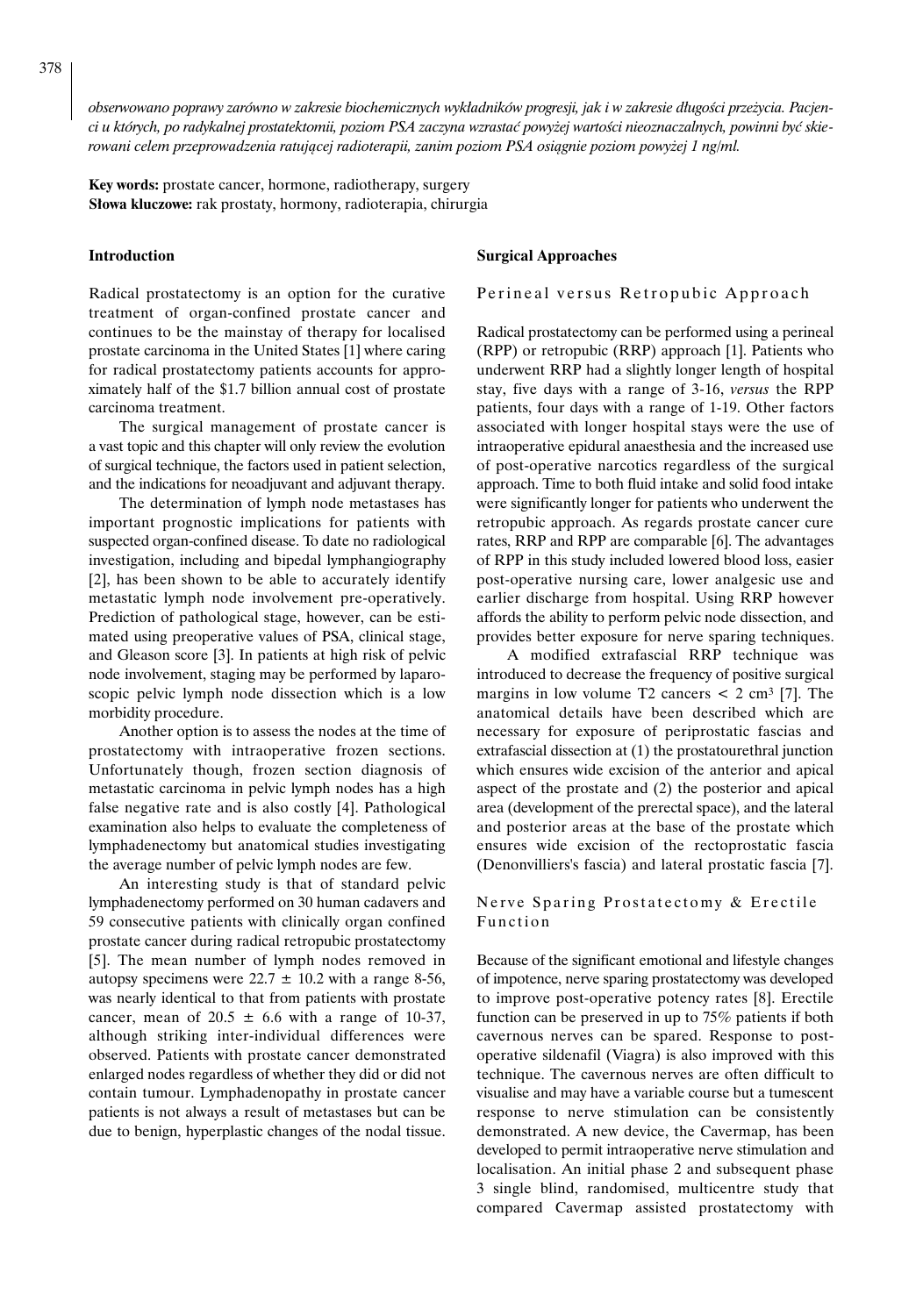conventional nerve sparing has demonstrated a significant benefit in terms of the duration of nocturnal tumescence at one year [9, 10]. Other approaches are being explored to preserve potency, including sural nerve grafting, and direct corpus cavernosum pressure monitoring during nerve stimulation [9]. These nerve sparing techniques may be applied to other oncological surgery such as cystectomy or abdominal-perineal resection.

#### Urinary Incontinence Avoidance

Many modifications in surgical technique have been developed to avoid urinary incontinence. Initially, creation of a neobladder neck, bladder neck preservation, periurethral injection of bulking agents, and anterior urethropexy were attempted, but with little success. Other modifications, however, have been more promising.

A technique of nerve dissection used in the Montefiore/Albert Einstein College of Medicine [11] starts at the lateral aspect of the prostate with secondary urethral dissection and limits the dissection around the striated sphincter. A technique for radical retropubic prostatectomy that spares the puboprostatic ligaments and preserves the normal anterior support of the urethra, has also been described [12, 13]. Careful dissection of the prostate from the bladder can be performed in such a manner as to preserve most of the circular fibres of the bladder neck [14]. This bladder-neck preservation technique appears to reduce the risk of an anastomotic stricture and to accelerate the return of urinary continence. Although the risk of incomplete resection is a possibility, an analysis of 676 consecutive prostatectomies revealed that only 4.3% of the men had tumour touching the inked bladder neck margin. Furthermore, only 1% had this as the only positive margin [14].

In another series, bladder neck preservation was associated with an increased rate of positive surgical margins in cancers that had focally penetrated through the prostatic capsule, stage pT3a. This manifested as a trend towards decreased PSA-free survival in this group [15]. In another study, bladder neck preservation did not shorten the time to achieve urinary continence [8]. A retrospective study on radical retropubic prostatectomy examined the merits of bladder neck preservation (101 patients), *tennis racket* reconstruction (63 patients), and anterior bladder tube reconstruction (56 patients) [16]. The mean follow-ups were 19.7, 36.7 and 16.2 months for the three subgroups: overall, bladder neck contracture occurred in 22/220 cases, including 5% with bladder neck preservation, 11% with *tennis racket* reconstruction and 18% with anterior bladder tube reconstruction. This data approached but did not reach statistical significance,  $P =$ 0.061. Urinary continence was assessed by a third party telephone interview of 165 patients, continence rates at one year for the three subgroups were 93%, 96% and 97%: not statistically significant,  $P = 0.68$ . Positive margin rates were 27.4% with bladder neck preservation *versus* 30.5% with excision, which was also not significantly different [16].

Walsh's landmark studies in 1983-84 on pelvic and prostatic anatomy and the resultant surgical implications have increased the popularity of radical retropubic prostatectomy [17, 18]. The perineal approach fell from favour and few urologists had the opportunity to learn this operation. With the introduction of the laparoscopic lymphadenectomy there has been a renewed interest in the radical perineal prostatectomy [19]. Because of the improved visualisation, lowered blood loss, and diminished morbidity the perineal approach has regained some of its popularity.

Combined prostatectomy and pelvic lymph node dissection can only be performed using the retropubic approach. Assessment of nodal status in high-risk patients can be performed as a separate procedure using laparoscopic or open techniques. Although the *minilap* has been described as a reasonable alternative to laparoscopic node dissection [20], the minimally invasive aspect of the latter technique has made it the treatment of choice for most urologists.

Transperitoneal laparoscopic radical prostatectomy has recently been developed as a minimally invasive approach to surgical treatment of prostate cancer [21]. Using this technique, the posterior aspect of the prostate is initially mobilised away from the rectum. The retropubic space is then entered by incising the parietal peritoneum and the apical dissection is performed. Once the prostate is fully mobilised, it is separated from the bladder using a bladder neck preserving dissection. The vesicourethral anastomosis is performed and the prostate gland removed. The proposed benefits of this minimally invasive approach are better visualisation deep in the pelvis, shorter post-operative hospital stays, and less postoperative pain. Early studies failed to show a decrease in length of hospital stay (mean hospital stay was 7. 8 days [21]) but nowadays patients are routinely sent home on the third post-operative day. Early reports described rectal injuries as intraoperative complications but these occurred early in the learning curve of the procedure [21, 22]. The mean post-operative bladder catheterisation time was  $6.6 \pm 2.4$  days [23]. The positive and questionable surgical margin rate was 15% which is comparable to open prostatectomy series. Pathological tumour stage of these margin-positive cases was pT2a in four specimens (11%), pT2b in 11 (16%), pT3a in 0 and pT3b in 3 (50%).

In summary, laparoscopic prostatectomy appears to be a viable surgical option in experienced hands. It is important to state, however that this technique is technically demanding and should only be attempted by those surgeons experienced in laparoscopic surgery. As long-term data is still lacking, the exact role of laparoscopic prostate surgery is as yet undefined. Whether the longer surgical times and surgical expertise demanded by laparoscopic surgery will be offset by the potential benefits will only be determined by further study.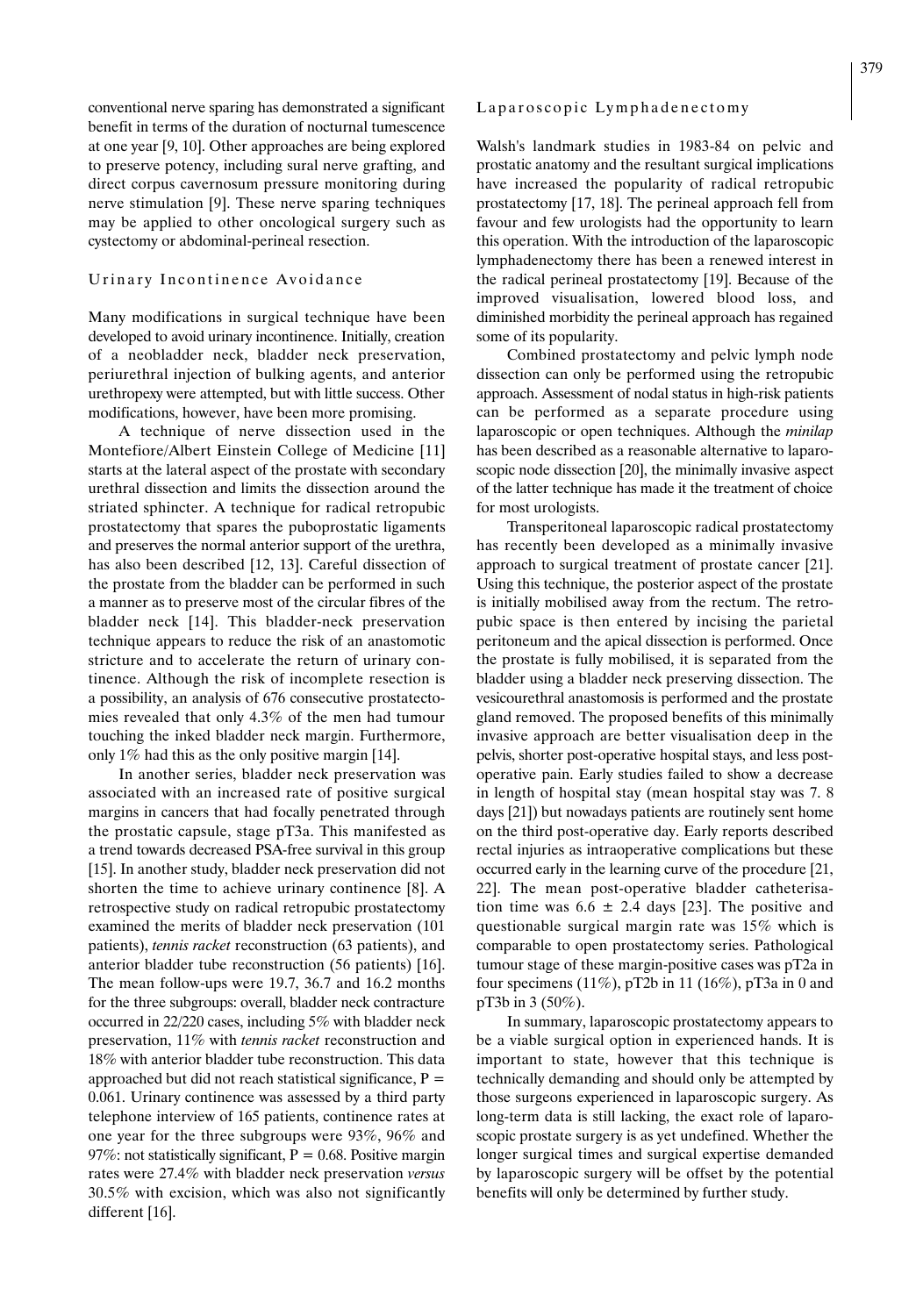## Routine Pelvic Lymphadenectomy

The need for routine pelvic lymphadenectomy in all prostatectomy patients has been questioned. Results from the Mount Zion Cancer Centre, University of San Francisco, showed that lymph node dissection is unnecessary in the subset of patients in which the risk of lymph node involvement is less than 18% [24]. In another study, 575 prostatectomy patients with favourable tumour characteristics, that is, PSA  $\leq$  10 ng/ml, Gleason score  $\leq$  6 or and clinical stage T1 or T2 [25], were divided into two groups according to whether PLND was performed (PLND, 372 patients) or omitted (No PLND, 203 patients). Proportional hazards were used to analyze the effect of age, race, family history, stage, biopsy Gleason score, initial PSA, PLND, and pathological findings on the likelihood of biochemical failure. After a mean follow-up of 38 months, range 1-141, the actuarial four-year biochemical relapse-free rate for the PLND *versus* No PLND groups was 91% *versus* 97%, P = 0.16. Therefore, the omission of PLND in patients with favourable tumour characteristics does not adversely affect biochemical relapse rates [25].

## Sentinel Lymph Node Biopsy

Finally, it is noted with regard to surgical approaches that although sentinel lymph node (SLN) biopsy has been increasingly used in other cancer sites, such as, breast cancer, penile cancer and melanoma, it has not been found to be a reliable staging procedure for prostate cancer [26].

## **Patient Selection & Predictor Variables for Biochemical Disease-Free Status**

#### PSA, Stage, Age & Patient Preference

The factors used in determining patient eligibility for radical prostatectomy are PSA, stage of disease, age, and wishes of the patient. In general, radical prostatectomy is reserved for men with at least a 10 year life expectancy and therefore patient age and co-morbid disease play an important part in patient selection. An age of 70 is often used as the upper limit of surgical consideration but this should not be viewed as an absolute cut-off value and selection should be individualised for each patient. In fact, using Medicare claims data, 29% of the radical prostatectomies were performed in men  $\geq$  70 years in 10 hospitals in Kentucky and Indiana [27].

## Serum PSA

Although serum PSA can be considered a surrogate for tumour burden, no threshold value for surgical case selection has been determined. A total of 7/210 patients with  $PSA < 20$  ng/ml presented with bone metastases including  $4/7$  with a PSA < 10 ng/ml [28]. The highest preoperative serum PSA was 23 ng/ml among the 181

men biochemically free of disease after prostatectomy [29]. Only 9/57 (15.8%) men with PSA > 15 ng/ml remained biochemically free of disease with a greater than three year follow-up. This study also found that transition zone cancers had improved disease-free survival *versus* peripheral zone disease.

## Gleason Score, Serum PSA, Cancer Volume & Prostate Weight

The most important variables found to predict biochemical disease-free status for peripheral zone cancers were Gleason scores 4 and 5, cancer volume, serum PSA and prostate weight. Because of poor cure rates, it has been recommended [30] that men with serum PSA > 15 and perhaps even > 10 ng/ml be considered for rebiopsy in order to prove a transition zone location or else therapy other than radical retropubic prostatectomy should be sought. D'Amico also found that a preoperative PSA > 10 ng/ml or a pathological Gleason score ≥ 7 have significant decrements in short-term PSA failure-free survival [31]. Positive margin is significantly more common when  $PSA > 15$  ng/ml (P=0.006), higher Gleason grade  $(P=0.01)$ , higher proportion of stage T2b or T2c (P=0.003) and nodal involvement (P=0.001) [32].

#### Pelvic Lymph Node Dissection

Because of the accuracy in predicting organ confined disease based on pre-operative factors, pelvic lymph node dissection need not be performed in every patient. PSA level < 10 ng/ml and Gleason score < 7 are rarely associated with nodal involvement and therefore node dissection may be omitted [25, 33, 34].

#### Positive Prostate Needle Biopsy

The percentage of positive cores in prostate needle biopsy specimens is another pre-operative factor being studied [35]. It has been found to be a strong predictor of tumour stage and volume at radical prostatectomy. Multivariate analysis has showed that the percentage of positive cores ( $P=0.0003$ ), initial serum PSA ( $P=0.005$ ) and Gleason score in the needle biopsy  $(P=0.03)$  were the only parameters predictive of pathological stage: T2 *versus* T3.

#### Locally Advanced T3 Disease

The treatment of locally advanced stage T3 prostate carcinoma is a dilemma. The reliability of the clinical assessment of extracapsular extension by digital rectal examination (DRE) is crucial. Results from series of patients with T3 prostate cancer treated by radical prostatectomy indicate that DRE has shown a wide range of accuracy ranging from 44% to 82%. The assessment of capsule perforation on biopsy provides a 96% specificity rate and a positive predictive value of 60% [36]. Information regarding the correlation between T3 clinical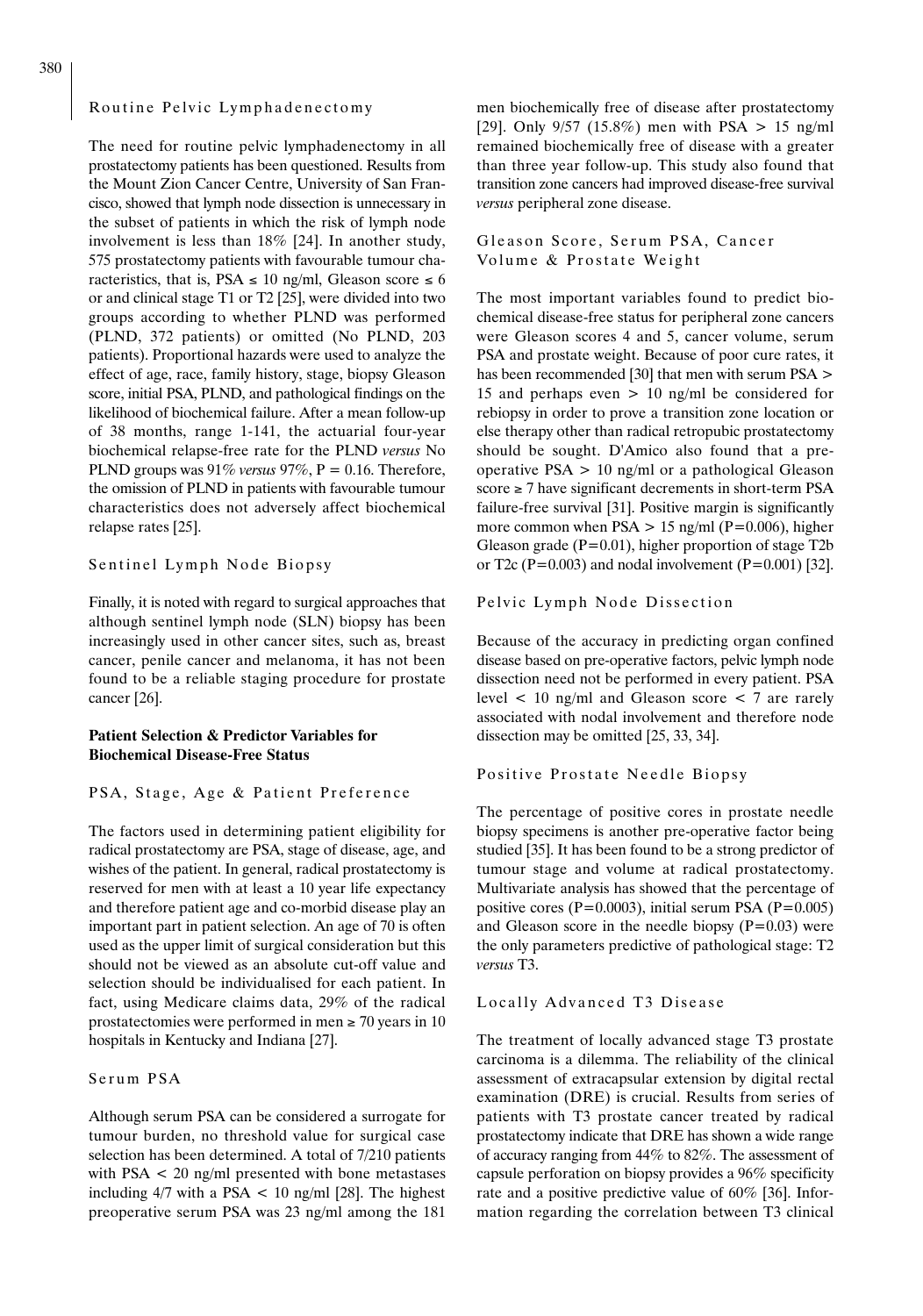staging and conventional/endorectal coil MR imaging staging is still needed.

The accuracy rate of DRE for T3 staging increases to more than 90% if the PSA level is  $> 15$  ng/ml: although 31% of T3 patients had node-positive disease, 25% were pathologically organ-confined tumours that had been clinically overstaged. Cancer-specific survival rates at five, 10, and 15 years were respectively 93%, 84%, and 74%, and operative morbidity paralleled that of patients with clinically localized disease [37].

In conclusion, preoperative factors including PSA should be carefully considered in clinically advanced disease. Surgical treatment of T3 disease still affords longterm survival with low treatment-related morbidity and can be supplemented with adjuvant therapy. Clinical T3 disease should thus not be considered an absolute contraindication to radical prostatectomy.

#### Pelvic Nodal Metastases, Stage D1

The management of D1 (pelvic nodal metastases) patients is another controversial issue. Nodal cancer volume was the most significant determinant of progression to distant metastasis in lymph node-positive prostate cancer patients [38]. Messing found an improved survival and reduced risk of recurrence in node positive patients after radical prostatectomy and pelvic lymphadenectomy when hormonal therapy was started immediately [39]. Progression-free survival was also found to be increased in D1 patients after radical prostatectomy *versus* those receiving radiotherapy or conservative therapy,  $P=0.055$ [40].

Although pre-operative nodal involvement is considered an absolute contraindication to radical prostatectomy Frohmuller contested this idea [41]. His series of 139 patients with histologically proven stage D1 (T1-T3 pN1-2 M0) consisted of 87 patients followed by androgen deprivation alone (group 1) and 52 patients with additional radical prostatectomy (group 2). The actuarial 10-year non-progression rates were 14.6% in group 1 and  $35.8\%$  in group 2, P=0.0016. The overall and disease-specific 10-year survival rates were found to be 29.7% and 32.1% for group 1 and 50.8% and 70.7% for group 2. Local progression as the main parameter influencing quality of life occurred in 60/87 patients (69%) not subjected to radical prostatectomy. Transurethral resection of the prostate was required in 29 of these patients. In contrast, following radical prostatectomy, only 4 /52 patients (8%) had local progression and only one patient required a dilatation of the vesicourethral anastomosis for relief of infravesical obstruction.

Thus, radical prostatectomy plus androgen deprivation for patients with stage D1 prostate cancer appeared to be superior to androgen deprivation alone with respect to survival expectancy and quality of life [41]. Only high Gleason scores, 8 to 10, on the pre-operative biopsy was found to correlate with rapid progression to distant metastases ( $P \le 0.00001$ ) in a multivariate analysis [30]. If the Gleason score was  $\lt$  8, the likelihood of distant metastases was only 18% and 41% at five and 10 years, whereas 85% of men with a Gleason score of 8, 9 or 10 had distant metastases by five years.

For urologists who believe that radical prostatectomy is useful in providing local control in men with positive lymph nodes, frozen section analysis of lymph nodes is probably not necessary in men who have pre-operative Gleason scores of  $\leq 8$ . Conversely, in patients with a Gleason score of 8 to 10 on needle biopsy, careful analysis of lymph nodes is necessary to avoid radical prostatectomy in those who will derive little benefit [30].

#### Patient's Viewpoint

Apart from the above objective selection considerations, the wishes of patient and family also need to be taken into account. Urinary incontinence following radical prostatectomy has a significant deleterious effect on quality of life and, unfortunately, is much more prevalent following surgery compared with other treatment modalities, such as radiation therapy. Alternative modalities of treatment should be carefully discussed with the patient and family so as to allow them to make an informed decision suited to their expectations.

#### **Assessment of Prognostic Indicators**

#### Host & Tumour Factors

Prognostic indicators can be divided into host (for example, age & race) and tumour factors (for example, Gleason grade  $\&$  clinical stage) but sometimes they are to a certain extent inter-related. For instance, African Americans are less likely than Caucasians to receive PSA screening and may present at a later stage. However, given the same stage, preoperative PSA, Gleason score, in an equal access medical care facility, race was not an independent factor of biochemical recurrence in postprostatectomy patients [42,43]. Similarly, other studies also reported that race does not appear to adversely affect biochemical disease-free survival in males treated for early stage prostate cancer. African-American males with early stage prostate cancer should expect similar biochemical disease-free survival rates to those seen in Caucasian males [44].

#### CaPSURE Study

A report from the University of California, for a series of 1383 patients enrolled in the Cancer of the Prostate Strategic Urologic Research Endeavor (CaPSURE), a longitudinal registry of patients with prostate cancer, who underwent radical prostatectomy, stated that more complete pathological analysis of the prostatectomy specimen predicts outcome more accurately [45]. Specimens were considered step-sectioned only if the entire specimen was submitted for analysis and if sections were taken at 5 mm intervals or less. Patients with negative margins in whom step-sectioning was performed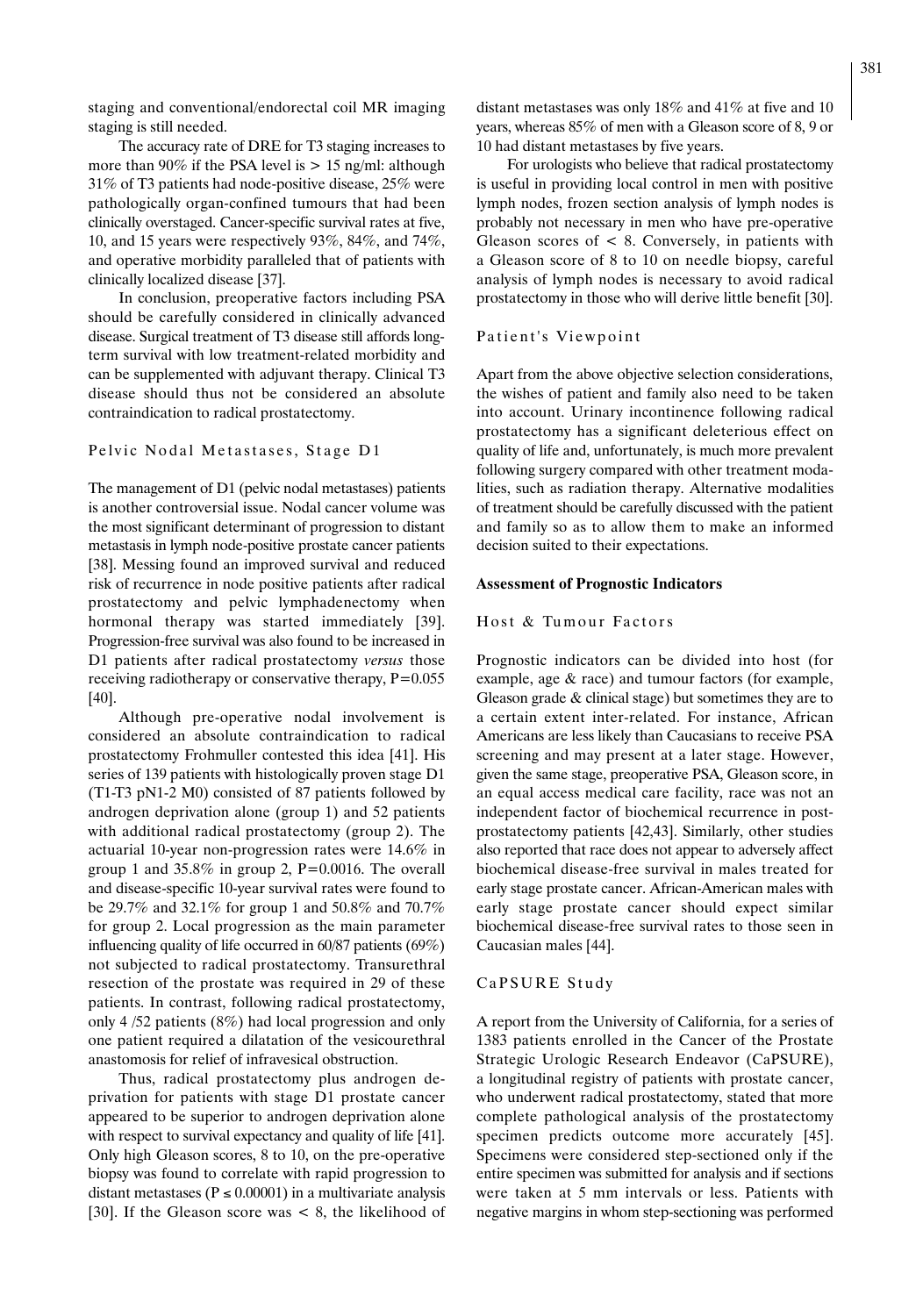exhibited significantly lower secondary non-adjuvant treatment use and appeared to have a lower risk of PSA recurrence than similar patients in the non-step-sectioned group [45]. Early biochemical recurrence was associated with other prognostic indicators including pre-operative PSA, tumour volume, Gleason score, clinical stage, surgical margin positivity, periprostatic tissue involvement, capsular invasion and seminal vesicle invasion [46].

#### Seminal Vesicle Involvement

Involvement of seminal vesicle is generally believed to herald distant metastases. TRUS guided seminal vesicle biopsy is useful and reliable for pre-operative staging and helpful in correct decision making for prostatectomy [47]. The use of the endorectal coil MR imaging data provides a more accurate prediction of the pathological outcome of seminal vesicle invasion [48]. Epstein and Walsh reported a few patients with node-negative, seminal vesicle-positive tumours who had an excellent long-term prognosis. Most of these patients can be split into two groups, one experiencing rapid and the other slower progression [49].

## Perineural Invasion

Perineural invasion on preoperative prostate needle biopsy is a strong independent predictor of PSA recurrence in patients in whom prostate cancer was treated with radical prostatectomy [50]. However, when perineural invasion was compared with other postoperative parameters, including disease stage, surgical margins and seminal vesicle invasion, it was not an independent predictor because it closely correlated with tumour stage.

#### New Prognostic Indicators

Newer prognostic indicators are being investigated, including. tumour angiogenesis, Ki 67 labelling index and reverse transcriptase-polymerase chain reaction (RT-PCR) [51, 52]. Tumour angiogenesis as measured by microvessel density is associated with a negative clinical prognosis after radical prostatectomy [52]. A tumour cell proliferation marker: Ki 67 labelling index, is an independent predictor of tumour progression [51].

The RT-PCR assay for PSA can detect circulating prostate cells. It is the best predictor of potential surgical failures; 70% of patients with positive surgical margins or invasion into the seminal vesicle were identified preoperatively by a positive RT-PCR assay (odds ratio = 12.0, positive predictive value =  $64\%$ , negative predictive value =  $87\%$ ) [53]. RT-PCR was able to pre-operatively identify patients with adverse pathology, despite low serum PSA values of < 4.0 ng/ml. In patients with high PSA level, of > 10 ng/ml, RT-PCR discriminated between potentially curable candidates and those with established extraprostatic disease. Despite these impressive results, the final role for the RT-PCR assay is as yet undefined partly due to the high cost and limited availability of this technique.

#### Ultrasensitive PSA Assay & MR Imaging

Recent developments to detect recurrence include ultrasensitive PSA assay and MR imaging. Although the definition of biochemical recurrence is not absolutely defined, traditionally a post-operative PSA level > 0.2 ng/ml has often been used. With the advent of the ultrasensitive PSA assay, biochemical recurrence can be detected earlier. In one study, the ultrasensitive assay was found to detect recurrence by an average of 18 months earlier than the conventional PSA method [46]. PSA by ultrasensitive assay  $> 0.1$  ng/ml is generally indicative of post-operative failures. MR imaging findings of definite extracapsular spread of disease helped to predict prostate tumour recurrence with high specificity, although with low sensitivity [54].

### Timing of Post-Prostatectomy Failure

The timing of failure after prostatectomy has been studied in detail. Of the peripheral zone failures, 60% occurred in the first year after radical retropubic prostatectomy and 95% had occurred by the end of the fourth year [29]. Annual hazard rates for progression were highest during the first two years after radical prostatectomy for the entire population [55]. Patients with adverse prognostic features (that is, pT3b, PSA  $\geq$  10 ng/ml, Gleason score 8-10 and nondiploid cancers) had high initial hazard rates that decreased with time to lower levels. Those with pathologically organ-confined cancer had low but constant hazard rates throughout follow-up. Progression after radical prostatectomy usually occurs early reflecting the impact of clinical understaging. However a significant number of men, including those with organ confined cancers, will continue to have disease progression after five years. Patients undergoing radical prostatectomy should be subjected to long-term follow-up to allow the option of early intervention should progression occur [55].

## **Outcome: Radical Prostatectomy versus Radiotherapy**

Martinez has compared the results of radical prostatectomy with pelvic lymph node dissection to external radiotherapy. For patients with pretreatment PSA levels  $\leq$ 10 ng/ml and Gleason scores  $\leq$  6, conventional doses of external beam radiotherapy (median 66.6 Gy, range 59.2-70.2 Gy) and radical retropubic prostatectomy achieved similar seven-year rates of biochemical control and cause-specific survival, which were unaffected by age at diagnosis [56]. However for organ-confined prostate cancer as a whole, Paulson reviewed the randomised and non-randomised studies, and concluded that radical prostatectomy provides a significantly better outcome than does external beam radiotherapy [2, 57, 58].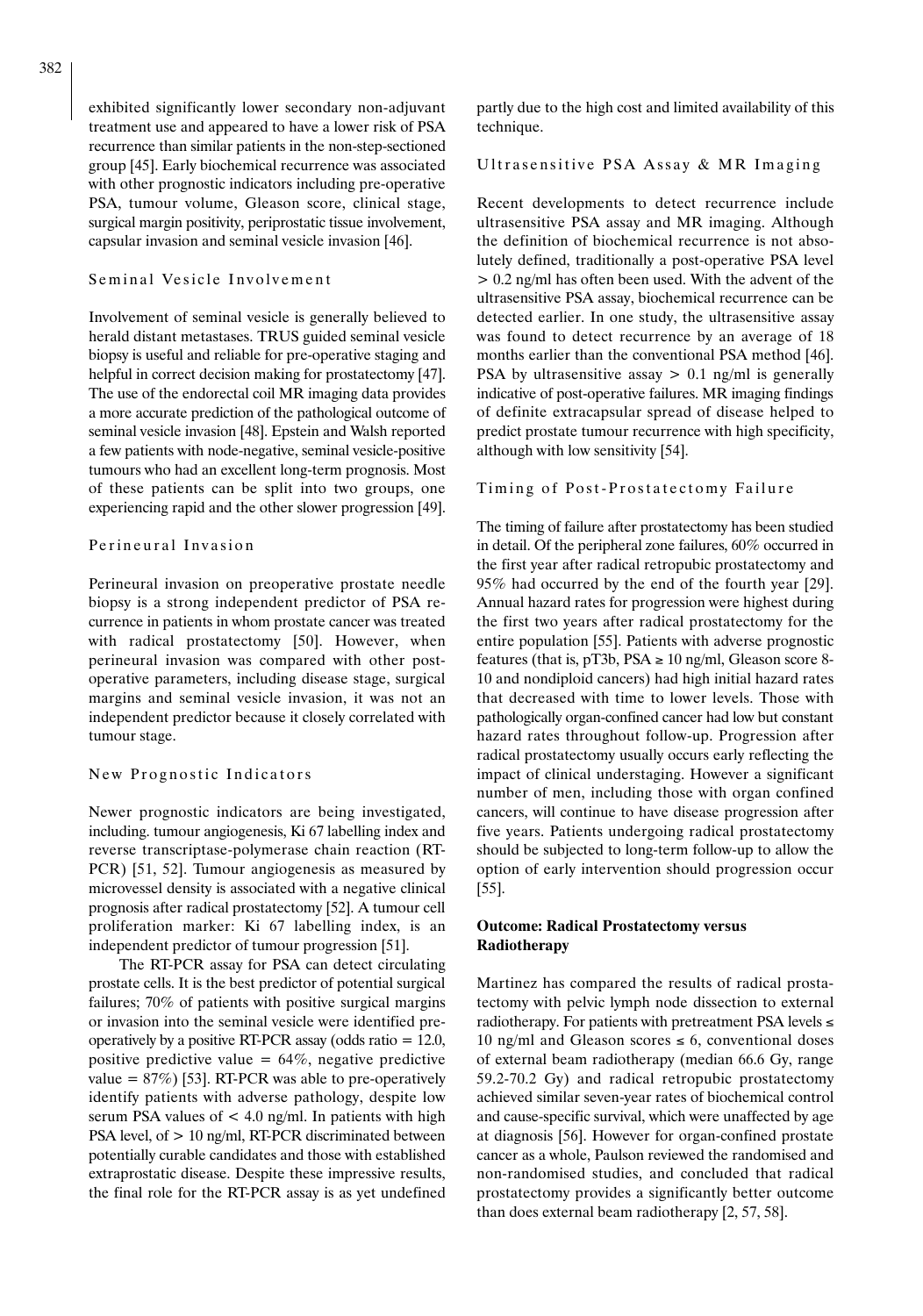A quality of life comparison of radical prostatectomy and interstitial brachytherapy in the treatment of clinically localised prostate cancer was reported by Krupski [59]. The primary outcome measures were the Functional Assessment of Cancer Therapy scale (FACT-G), American Urological Association (AUA) International Prostate Symptom Score (IPSS), *Urinary Function Questionnaire for Men after Radical Prostatectomy and Brief Sexual Function Inventory* [59]. Data from 138 patients were included in the analysis; 27 had radical prostatectomy (RP), 70 had brachytherapy monotherapy (BTM) of 115 Gy or combined brachytherapy (90 Gy) and external beam radiation (40-45 Gy) (BTC).

Correlations were noted between total FACT-G and urinary symptom score, degree of sexual function, frequency of diarrhoea, and frequency of hot flashes. Problems of urinary function correlated with the degree of urinary control. The radical prostatectomy and BTM groups had improvement in quality of life, voiding, diarrhoea, and sexual function with time, whereas the BTC group experienced a decline.

The Cancer of the Prostate Strategic Urologic Research Endeavour (CaPSURE), also examined potency. Patients undergoing external beam radiotherapy or radical prostatectomy with or without nerve sparing all showed comparable rates of improvement in sexual function during the first year after treatment for earlystage prostate cancer. However, in the second year after treatment, patients treated with radiotherapy began to show declining sexual function, whereas patients treated with radical prostatectomy did not [60].

#### **Treatment Morbidity after Prostatectomy**

Table I shows the acute and chronic complications which can occur following prostatectomy and their incidence. In a large review of surgical patients, post-operative complications occurred in 10% of patients overall and were associated with older age,  $P < 0.002$ . The incidence of complications however declined significantly with increasing experience of the surgeon, P <0.0001 [61].

**Table I. Incidence of acute and chronic post-prostatectomy complications [62, 63]**

| Acute complication        | Incidence $(\% )$ |
|---------------------------|-------------------|
| Intraoperative bleeding   | 3.5               |
| Post-operative bleeding   | 2                 |
| Impotence                 | 22-95             |
| Incontinence              | $< 5 - 27$        |
| Ureteral injury           | $<$ 1             |
| Urinary fistula           | $1 - 2$           |
| Perforation of rectum     | $<$ 1             |
| Mortality                 | 1                 |
| Chronic complication      | Incidence $(\% )$ |
| Urinary incontinence      | 8                 |
| Impotence                 | 13                |
| Bladder neck contractures | $1 - 2$           |

The overall incidence of urinary incontinence is higher than 2% regardless whether the surgical approach is retropubic or perineal [64]. The median time to continence recovery, based on the patient self-reporting, was significantly shorter in the nerve sparing than in the non-nerve sparing group when continence was defined as no urinary leakage: 5.3 months *versus* 10.9 months, P < 0.01. The nerve sparing technique of radical prostatectomy was associated with improved recovery of urinary continence in an age dependent manner. Patient age and the definition of incontinence may partially explain the variation of continence rates in the literature [8]. Pelvic floor education was found in a randomised controlled trial to be very effective to shorten the duration and improve the degree of incontinence after radical prostatectomy [65,66].

The morbidity associated with prostatectomy is variable and is affected by surgeon experience. Complications from large centres specializing in surgical treatment are low but nationwide surveys have reported a much higher risk of complications. Walsh reported outcomes of 62 men who underwent radical retropubic prostatectomy at the Johns Hopkins Hospital [63, 67]. By 18 months 93% of the patients were dry, that is, wearing no pads, and 93-98% characterised urinary problems as either none or small.

#### Impotence

The other important morbidity of prostatectomy is impotence. Involuntary loss of urine at orgasm may be the sufficient reason to avoid any sexual contact with their partner [68]. Pre-operative potency is definitely known to be associated with a better response to post-operative medical treatments with oral, intraurethral, or intracorporally injected agents [69]. Early institution of medical therapy with intracorporal injections starting two months post-operatively has resulted in a higher incidence of spontaneous return of erections at one year.

Vacuum erection devices may be successful in restoring erections but extensive practice in their use is necessary, and they may be unappealing to many patients. A penile prosthesis will allow intercourse but is not commonly chosen in this older population. Prostheses are expensive and require invasive surgery, but satisfaction rates among patients and partners who have used them have been surprisingly high.

In the Johns Hopkins study [63, 67] it was reported that potency, defined as the ability to achieve unassisted intercourse with or without the use of sildenafil, improved gradually and that by 18 months 86% of the patients were potent and 84% considered their degree of sexual problems as either none or small.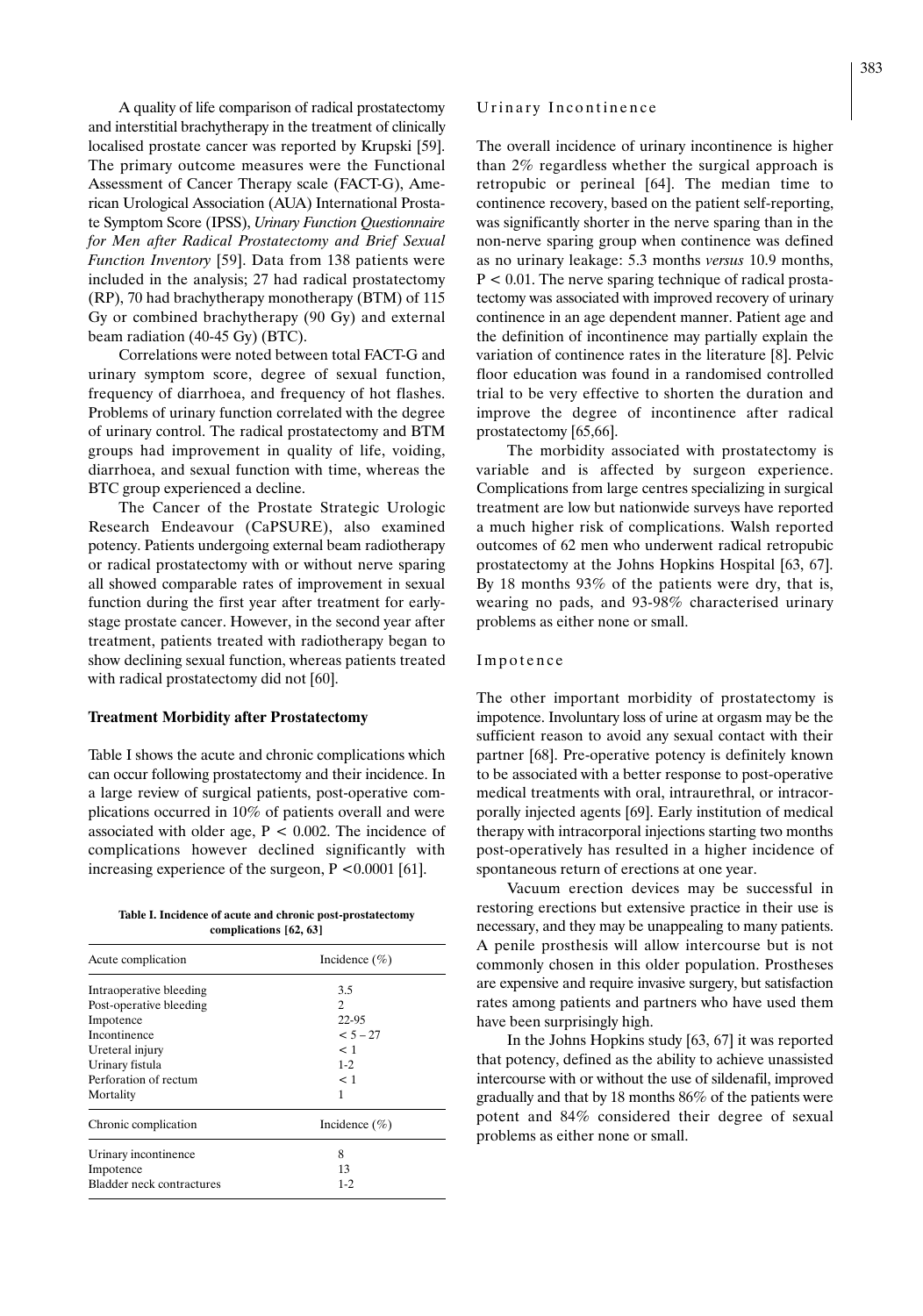## Medicare & Other Population-Based Studies

In another study, patients who underwent RRP in the Medicare population [62] were identified by all inpatient, outpatient, and physician Medicare claims for these men. Procedures performed for complications resulting from RRP were recorded, as were the diagnostic codes that may have heralded a complication after RRP. In 1991 a total of 25,651 men in the Medicare population underwent RRP: their mean age was 70.5 years. Procedures for the relief of bladder outlet obstruction or urethral strictures after RRP occurred in 19.5% of these men. A penile prosthesis was implanted in 718 men (2.8%) after prostatectomy, and 593 men (2.3%) had an artificial urinary sphincter placed after prostatectomy. A diagnosis of urinary incontinence was reported in 5573 men (21.7%) after radical prostatectomy, but only 2025 of these men (7.9%) continued to carry this diagnosis more than one year after prostatectomy. A diagnosis of erectile dysfunction was reported in 5510 men (21.5%) after radical prostatectomy, but only 3276 of these men (12.8%) continued to carry this diagnosis at more than one year post-surgery [62].

In another population based longitudinal cohort study, involving a total of 1291 patients, analysis at  $\geq 18$ months following radical prostatectomy, 8.4% of men were incontinent and 59.9% were impotent [70]. Among men who were potent before surgery, the proportion of men reporting impotence at 18 or more months after surgery varied according to whether the procedure was nerve sparing: 65.6% of non-nerve-sparing, 58.6% of unilateral, and 56.0% of bilateral nerve-sparing.

Sexual performance was assessed as a moderate-tolarge problem in 41.9% of patients. Both sexual and urinary function varied by age,  $39.0\%$  of men aged  $\lt 60$ years *versus* 15.3%-21.7% of older men were potent at ≥ 18 months, P < 0.001; 13.8% of men aged 75-79 years *versus* 0.7%-3.6% of younger men experienced the highest level of incontinence at  $\geq$  18 months, P = 0.03. Sexual function also varied by race, 38.4% of black males reported firm erections at ≥ 18 months *versus* 25.9% of Hispanic males and 21.3% of white males,  $P = 0.001$ .

## Patient Self-Reporting of Complications

The patient self-reported incidence of any degree of postprostatectomy incontinence, impotence and bladder neck contracture or urethral stricture is generally higher than surgeons' reported rates. In a multicentre patient selfreported questionnaire on incontinence, impotence and bladder neck contracture or urethral stricture, the rates were respectively 65.6%, 88.4% and 20.5% [36]. The incidence of incontinence requiring protection was 33% and only 2.8% of respondents had persistent bladder neck contracture or urethral stricture.

Although incontinence and impotence significantly affected self-reported sexual function satisfaction, and quality of life,  $P = 0.001, 77.5\%$  of patients responded that they would elect surgery again. This finding remained true even after adjusting by multiple logistic regression for demographic variables, and the time between surgery and the survey.

## **Treatment Costs**

Radical prostatectomy accounts for approximately half of the \$1.7 billion annual cost of prostate carcinoma treatment in the United States [1]. The total relative perioperative cost for transperineal brachytherapy with 125I seeds exceeded that for RRP by 85-105% [71]. The technical costs included those incurred for anaesthesiology, laboratory medicine, medicine, pharmacy, nursing, radiology, 125I seeds and brachytherapy. Professional costs included fees from anaesthesiology, laboratory medicine, medicine, urology, radiation oncology and physics. Technical cost, exclusive of 125I seeds, was substantially lower for transperineal brachytherapy (relative to prostatectomy cost 0.36-0.42) but was more than offset by the cost of the 125I seeds when comparing total cost with radical prostatectomy using a perineal approach (RRP). Not much work has been undertaken in the costeffectiveness of 103Pd seeds, but we know that they are more expensive than 125I seeds.

## **Role of Neoadjuvant & Adjuvant Hormonal Treatment**

A number of studies have addressed the value of neoadjuvant hormonal treatment prior to prostatectomy [72]. The majority employed 2-3 months of total androgen blockade and reported less positive surgical margin, less extracapsular extension, clinical and pathological downstaging, but no improvement in biochemical progression or survival [73-78]. Surgical margins were less often positive in the hormonal therapy (25%) than the prostatectomy alone (47%) group,  $P = 0.0001$  [76]. The downstaging suggests the possibility of an improvement in the morbidity from prostate cancer if post-operative radiotherapy is not required. No difference in risk of PSA failure was observed overall between the hormonal therapy and prostatectomy only groups: hazards ratio 0.94, 95% CI 0.68-1.30.

Treatments with antiandrogen alone for any duration, and those combining antiandrogen and luteinising hormone-releasing hormone analogue for (3 months were not associated with improved survival. However, patients receiving combined therapy for  $\leq$  3 months had a significantly lower risk of PSA failure than those treated with radical prostatectomy alone: hazards ratio 0.52, 95% CI 0.29-0.93. Prolonged neoadjuvant hormonal therapy combining antiandrogen and luteinizing hormonereleasing hormone analogue may improve disease-free survival after radical prostatectomy [76].

In a study from Vancouver, neoadjuvant hormone therapy prior to radical prostatectomy was given for eight months to 156 patients [79] and it was found that the risk of PSA is low after five years of follow-up. The duration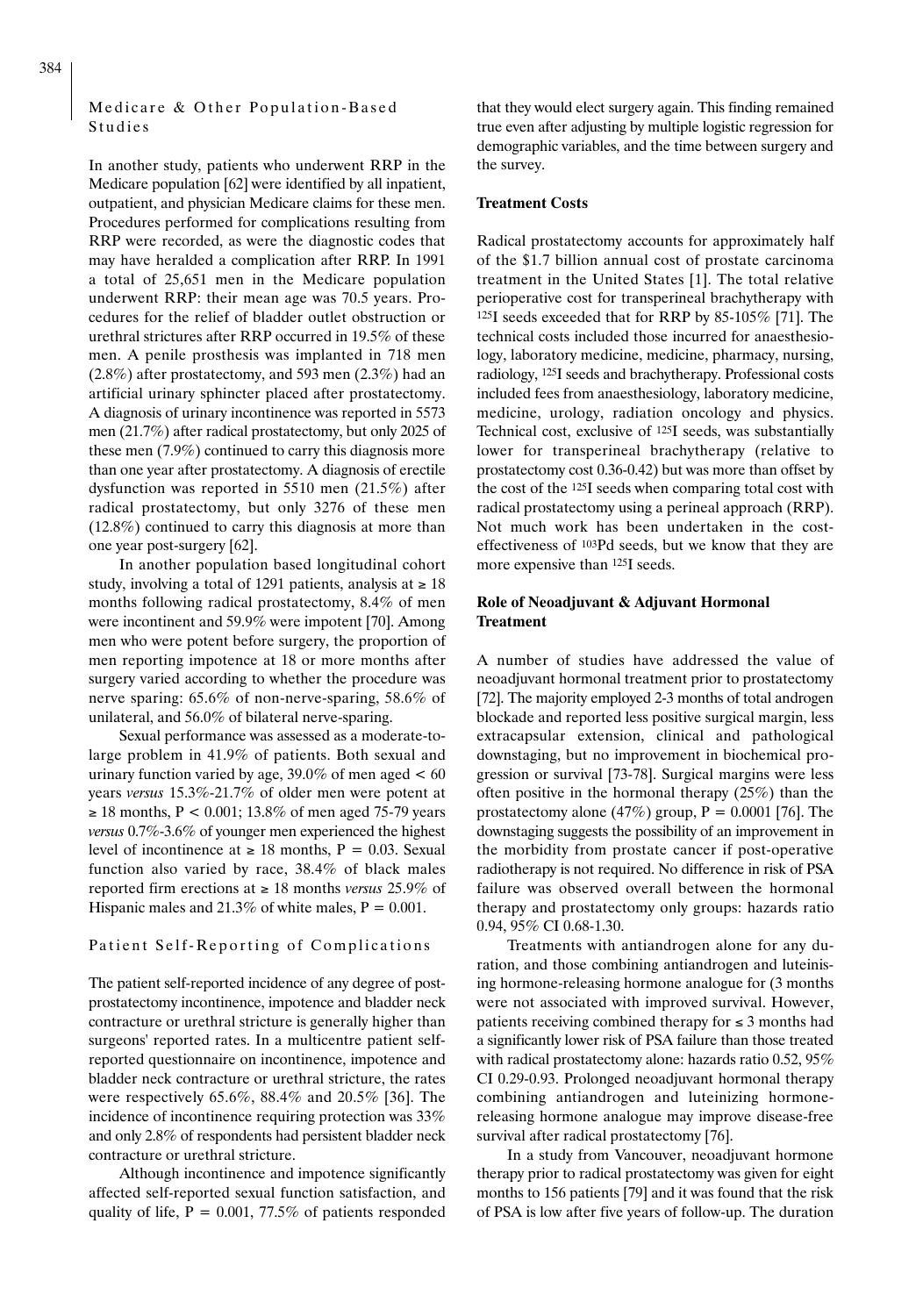of neoadjuvant hormonal therapy needed for beneficial effect has not yet been determined. More supporting evidence for a longer duration of hormonal therapy comes from Norway, CT and MR serial examinations suggest that neoadjuvant androgen deprivation before local treatment should last at least six months in order to achieve a maximal effect in the majority of the patients [80]. The Canadian Urologic Oncology Group (CUOG) is presently performing a randomised trial of 3 months *versus* 8 months of neoadjuvant androgen deprivation.

The possible theories which might explain the lack of survival benefit from neoadjuvant hormonal therapy include the emergence of a hormone resistant tumour clone, development of a tumour clone that more readily metastasises, the difficulty of the pathologists to identify minimal residual disease at the margin after cytoreductive hormonal treatment, and a rebound phenomenon of testosterone after cessation of hormonal therapy. The latter has not been observed in studies of intermittent hormonal therapy [81].

Based on the data available, neoadjuvant hormonal treatment prior to surgery would appear appropriate for those patients at high risk of having a positive surgical margin [82]. Currently, the LH-RH agonists are the drugs of choice for adjuvant therapy, whereas combined androgen blockade has generally been used as neoadjuvant therapy [77].

#### **When to Prescribe Adjuvant Radiotherapy**

Many authors, particularly in Europe, consider that only clinical recurrences warrant additional treatment, usually in the form of radiation therapy [83]. At the time of clinical recurrence, imaging studies should be performed to confirm the absence of metastases. Another valuable tool in determining tumour burden (and indirectly metastatic disease) is the evaluation of PSA kinetics (PSA velocity or post-operative doubling time). If the recurrence seems local, radiation therapy alone is the best initial option, since concomitant hormone therapy leads to a decrease in PSA levels even in the presence of metastatic disease, thus depriving the patient and physician of a valuable test for monitoring treatment response.

Increasing evidence points to the advisability of early radiotherapy for patients with high risk of recurrence after prostatectomy [84]. Widely quoted studies include review of 368 total patients, (the numbers of patients in the various studies are as follows: Forman, 47; Vincini, 68; Morris, 88; Peschel, 52; Schild, 46; Wu, 53; and Wilder, 14) and all point towards the value of early adjuvant radiotherapy [85-91].

Acute toxicity from Wilder's study [90] was mild and did not require medication: Radiation Therapy Oncology Group grade I. A total of 4/14 patients experienced genitourinary morbidity and 3/14 experienced gastrointestinal morbidity [90]. With regard to late toxicity, 1/14 developed a urethral stricture requiring dilatation: Radiation Therapy Oncology Group grade III. All 5/14

patients who were potent at the start of radiotherapy remained potent. Forman's study from the Detroit Medical Centre reported a chronic complication rate of 17% [85]. In terms of cost, Medicare's median reimbursement for salvage 3D conformal radiotherapy in Wilder's study (\$7,512 in 1999 U.S. dollars) is equivalent to its reimbursement for a 17-month course of goserelin hormonal therapy [90].

In conclusion, current evidence suggests that postprostatectomy patients whose PSA begins to rise after an undetectable level should be referred for salvage treatment with radiotherapy when their PSA is still less than or equal to 1.0 ng/ml. It is also noted that Peschel reported that the three-year biochemical no evidence of disease (bNED) survival rate for the adjuvant radiation group was 85% compared with 27% for salvage radiation and 43% for the observation group [87]. These results are statistically significant. Factors that predict biochemical failure following post-operative radiation therapy include pre-operative PSA level, pre-radiation therapy PSA level, and seminal vesicle involvement.

Summarising the results in the literature, Grossfeld constructed a decision tree model of the management of a positive surgical margin after radical prostatectomy [92]. The conclusion was that immediate radiation may be appropriate for patients with positive surgical margins and a high likelihood of recurrent local rather than distant disease [31, 92, 93].

Not all reports in the literature are specific concerning the percentage of cases with single or multiple positive margins. The Mayo clinic performed a retrospective case-matched study of 152 patients to assess the benefit of adjuvant radiation therapy for localised prostate cancer with a single positive surgical margin [94]. They studied the records of a nested matched cohort of 76 patients with pathological stage T2N0 prostate cancer and a single positive margin who underwent adjuvant radiation therapy within three months of radical prostatectomy. These patients were matched 1:1 with 76 controls who did not receive adjuvant radiation therapy. Neither group received androgen deprivation therapy. Patients and controls were matched exactly for the margin positive site, age at surgery, preoperative serum prostate specific antigen, Gleason score and DNA ploidy. Biochemical relapse was defined as post-treatment PSA > 0.2 ng/ml. No patient who received radiation therapy had local or distant recurrence, while 16% of controls had recurrence,  $P = 0.015$ . The estimated improvement in five-year clinical and biochemical progression-free survival was significant with 88% ± 5% *versus* 59% ± 11% of patients treated with adjuvant radiation therapy *versus* no radiation therapy,  $P = 0.005$ .

The treatment outcome of radiotherapy after radical prostatectomy is encouraging [95]. Patients who received radiotherapy (RT) with a pre-RT PSA  $< 1.0$  ng/ml demonstrated a progression-free outcome equivalent to those who received adjuvant RT. Two distinct patterns of PSA failure were observed on the basis of PSA nadir after RT. Patients whose PSA failed to reach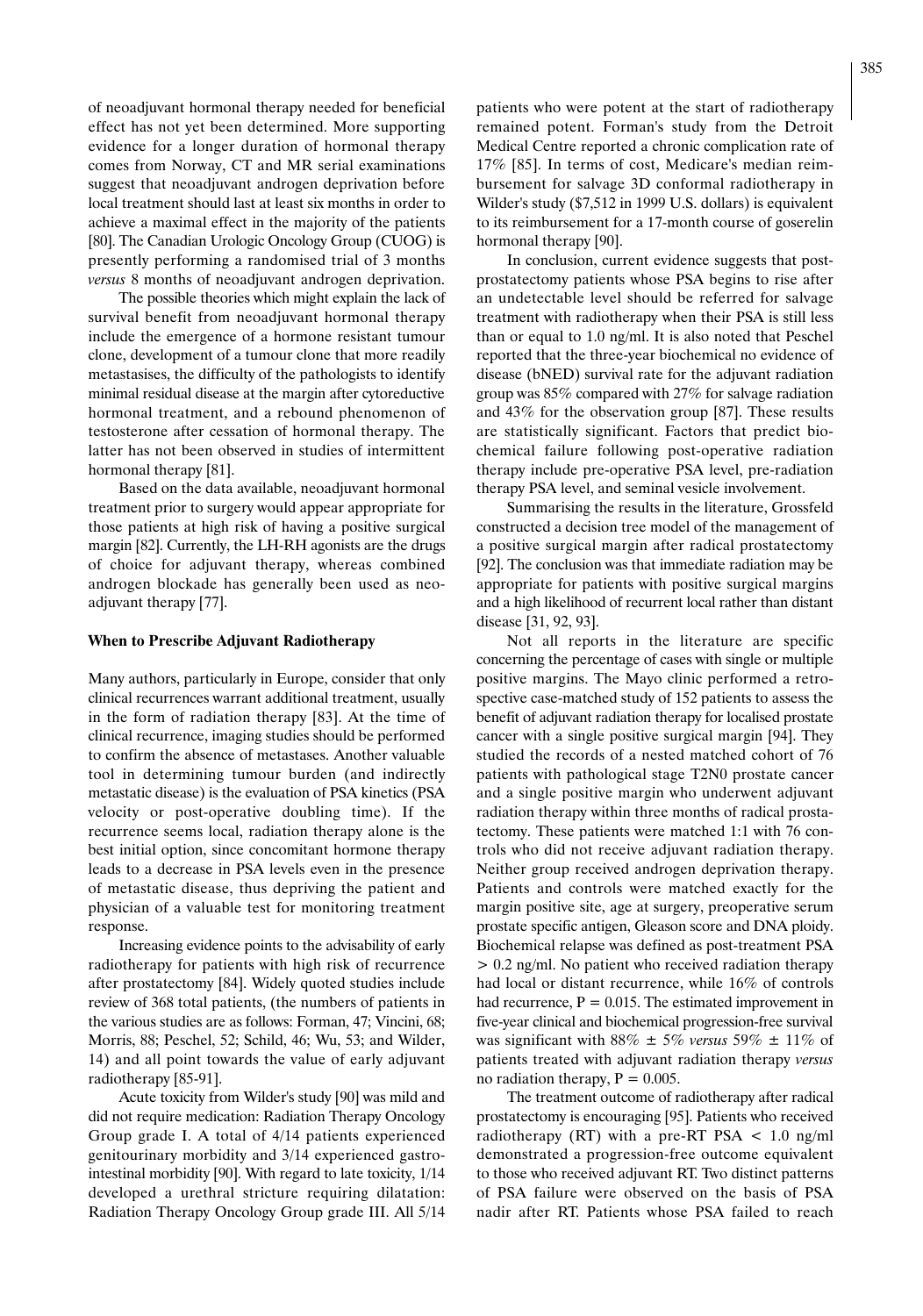a nadir  $\lt$  0.2 ng/ml after RT had progression with a high PSA velocity (1.5 ng/ml/yr). Patients whose PSA reached a nadir < 0.2 ng/mL but who subsequently had treatment failure progressed later with a lower PSA velocity (0.36 ng/ml/yr) [95].

Currently the Radiation Therapy Oncology Group is enrolling high risk pT3N0 patients after prostatectomy for adjuvant therapy: RTOG P-0011. The three arms are: (1) LH-RH agonist for 2 years plus radiation therapy to 63-66.6 Gy; (2) radiation therapy to 63-66.6 Gy; (3) LH-RH agonist for 2 years. Results from this trial would be very useful. Arm 3 was closed due to poor accrual recently.

## **Role of Surgery after Radiation for Residual or Recurrent Disease**

The role of salvage prostatectomy in this situation remains unclear. Recurrent prostate cancer after radiation therapy is in many cases biologically aggressive. It is unclear whether the biological aggressiveness of radiorecurrent prostate cancer is due to time-dependent cancer clonal evolution, potentially induced by radiation damage, or is due to an innately aggressive tumour secondary to overexpression or mutation of apoptotic inhibitors that render these tumours resistant to radiation [96].

Surgery is not often used for salvage of residual or recurrent disease after radiation due to unacceptable morbidity. In an effort to decrease morbidity, the M.D. Anderson Cancer Centre reported on 13 patients with biopsy proven, locally recurrent prostate cancer after radiation therapy, who underwent salvage prostatectomy with complete bladder neck closure and reconstruction with an appendicovesicostomy to the native bladder in 9/14 and ileovesicostomy in 4/14 [97]. There were no intraoperative complications. Four patients had serious complications necessitating reoperation, including a vesicourethral fistula requiring delayed cystectomy, wound dehiscence with disruption of the appendicovesical anastomosis, leakage from the small bowel anastomosis that resulted in sepsis and death, and stomal stenosis requiring delayed stomal revision. Of 12 patients two used pads for incontinence, while 10/12 were dry during the day and night with a catheterisation interval of 2-6 hours. The post-operative continence rate is excellent and appears superior to those in the literature for salvage prostatectomy and vesicourethral anastomosis.

## **Cryotherapy**

Cryotherapy is another treatment option for primary disease, local residual or recurrent prostate cancer after radiotherapy, although experience is still limited. Future efforts designed to improve the current technique should be encouraged. Longer follow-up results will be available in the future [98].

## **Conclusions**

Radical prostatectomy is a valid treatment option for localised prostate cancer and results in excellent longterm survival. With the evolution of surgical techniques, morbidity has decreased to acceptable levels. Research on pre-operative staging tests, newer minimally invasive techniques, and neoadjuvant/adjuvant therapy will likely improve on current biochemical recurrence free survival rates in the future.

#### **Patricia Tai MD**

Department of Radiation Oncology Allan Blair Cancer Center 4101 Dewdney Avenue Regina SK S4T 7T1 Canada

#### **References**

- 1. Gardner TA, Bissonette EA, Petroni GR et al. Surgical and postoperative factors affecting length of hospital stay after radical prostatectomy. *Cancer* 2000; 89: 424-30.
- 2. Paulson DF. Randomized series of treatment with surgery *versus* radiation for prostate adenocarcinoma. *NCI Monogr* 1988; 7: 127-31.
- 3. Partin AW, Kattan MW, Subong EN et al. Combination of prostatespecific antigen, clinical stage, and Gleason score to predict pathological stage of localized prostate cancer. A multi-institutional update. *JAMA* 1997; 277: 1445-51.
- 4. Young MP, Kirby RS, O'Donoghue EP et al. Accuracy and cost of intraoperative lymph node frozen sections at radical prostatectomy. *J Clin Pathol* 1999; 52: 925-7.
- 5. Weingartner K, Ramaswamy A, Bittinger A et al. Anatomical basis for pelvic lymphadenectomy in prostate cancer: results of an autopsy study and implications for the clinic. J Urol 1996; 156: 1969-71.
- 6. Sullivan LD, Weir MJ, Kinahan JF et al. A comparison of the relative merits of radical perineal and radical retropubic prostatectomy. *BJU Int* 2000; 85: 95-100.
- 7. Villers A, Stamey TA, Yemoto C et al. Modified extrafascial radical retropubic prostatectomy technique decreases frequency of positive surgical margins in T2 cancers <2 cm3. *Eur Urol* 2000; 38: 64-73.
- 8. Wei JT, Dunn RL, Marcovich R et al. Prospective assessment of patient reported urinary continence after radical prostatectomy. *J Urol* 2000; 164(3 Pt 1): 744-8.
- 9. Klotz L. Intraoperative cavernous nerve stimulation during nerve sparing radical prostatectomy: how and when? *Curr Opin Urol* 2000; 10: 239-43.
- 10. Klotz L. Neurostimulation during radical prostatectomy: improving nervesparing techniques. *Semin Urol Oncol* 2000; 18: 46-50.
- 11. Ghavamian R, Zincke H. Technique for nerve dissection. *Semin Urol Oncol* 2000; 18: 43-5.
- 12. Jarow JP. Puboprostatic ligament sparing radical retropubic prostatectomy. *Semin Urol Oncol* 2000; 18: 28-32.
- 13. Poore RE, McCullough DL, Jarow JP. Puboprostatic ligament sparing improves urinary continence after radical retropubic prostatectomy. *Urology* 1998; 51: 67-72.
- 14. Soloway MS, Neulander E. Bladder-neck preservation during radical retropubic prostatectomy. *Semin Urol Oncol* 2000; 18: 51-6.
- 15. Marcovich R, Wojno KJ, Wei JT et al. Bladder neck-sparing modification of radical prostatectomy adversely affects surgical margins in pathologic T3a prostate cancer. *Urology* 2000; 55: 904-8.
- 16. Poon M, Ruckle H, Bamshad BR et al. Radical retropubic prostatectomy: bladder neck preservation *versus* reconstruction. *J Urol* 2000; 163: 194-8.
- 17. Walsh PC, Mostwin JL. Radical prostatectomy and cystoprostatectomy with preservation of potency. Results using a new nerve-sparing technique. *Br J Urol* 1984; 56: 694-7.
- 18. Walsh PC, Lepor H, Eggleston JC. Radical prostatectomy with preservation of sexual function: anatomical and pathological considerations. *Prostate* 1983; 4: 473-85.
- 19. Breuer C. Perineal radical prostatectomy. *Ann Ital Chir* 1999; 70: 671-3.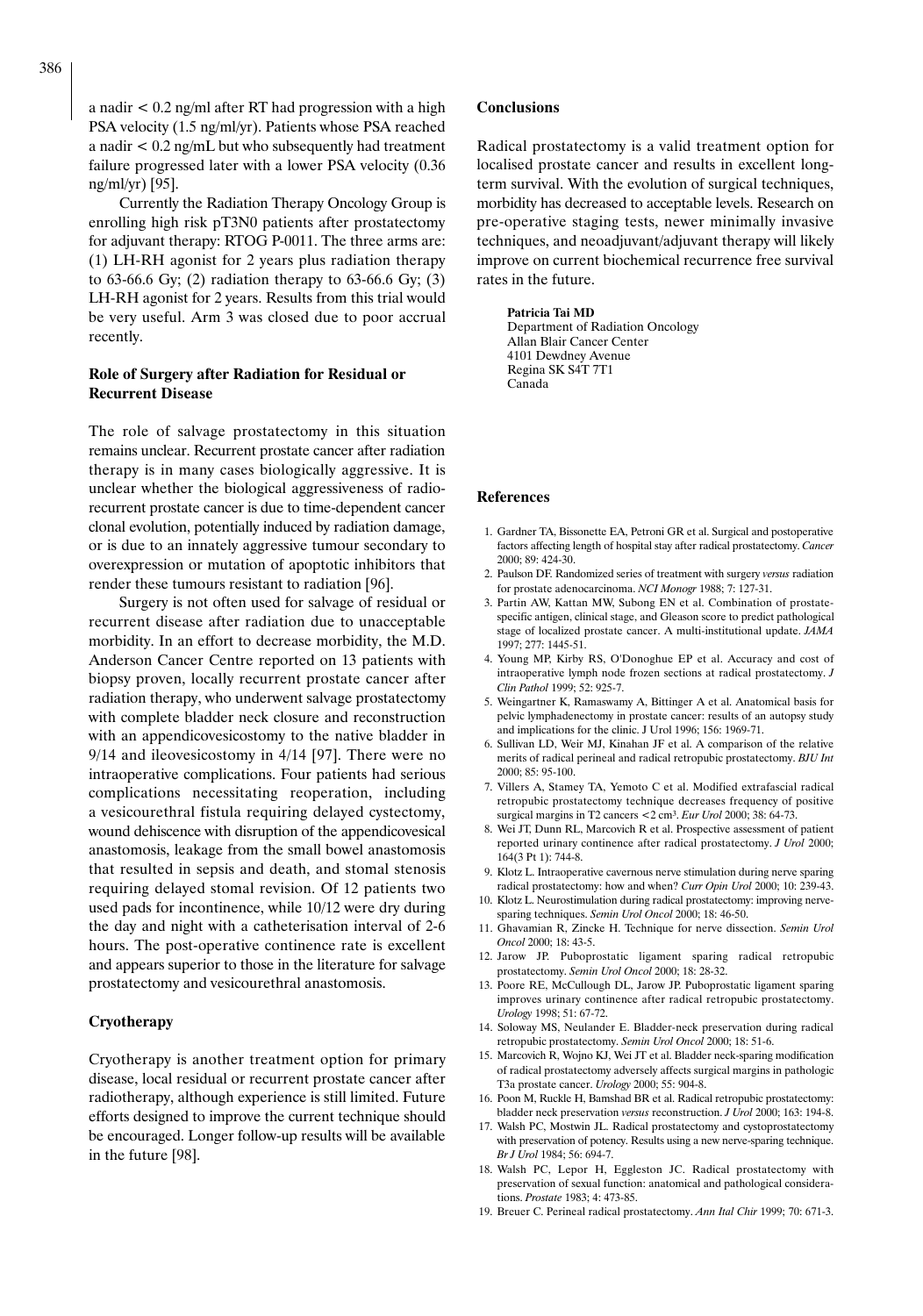- 20. Idom CB, Steiner MS. Minilaparotomy staging pelvic lymphadenectomy follow-up: a safe alternative to standard and laparoscopic pelvic lymphadenectomy. *World J Urol* 1998; 16: 396-9.
- 21. Jacob F, Salomon L, Hoznek A et al. Laparoscopic radical prostatectomy: preliminary results. *Eur Urol* 2000; 37: 615-20.
- 22. Guillonneau B, Cathelineau X, Barret E et al. Laparoscopic radical prostatectomy: technical and early oncological assessment of 40 operations. *Eur Urol* 1999; 36: 14-20.
- 23. Guillonneau B, Vallancien G. Laparoscopic radical prostatectomy: the Montsouris experience. *J Urol* 2000; 163: 418-22.
- 24. Meng MV, Carroll PR. When is pelvic lymph node dissection necessary before radical prostatectomy? A decision analysis. *J Urol* 2000; 164: 1235- 40.
- 25. Fergany A, Kupelian PA, Levin HS et al. No difference in biochemical failure rates with or without pelvic lymph node dissection during radical prostatectomy in low-risk patients. *Urology* 2000; 56: 92-5.
- 26. Wawroschek F, Vogt H, Weckermann D et al. The sentinel lymph node concept in prostate cancer – first results of gamma probe-guided sentinel lymph node identification. *Eur Urol* 1999; 36: 595-600.
- 27. Lewis JN, Rising W. Improving appropriate selection of radical prostatectomy for prostate cancer. *Eval Health Prof* 1998; 21: 429-41.
- 28. Amsellem D, Ogiez N, Salomon L et al. Does PSA of less than 20 ng/ml exclude the diagnosis of metastatic prostate cancer? *Prog Urol* 1998; 8: 1018-21.
- 29. Stamey TA, Yemoto CM, McNeal JE et al. Prostate cancer is highly predictable: a prognostic equation based on all morphological variables in radical prostatectomy specimens. *J Urol* 2000; 163: 1155-1160.
- 30. Sgrignoli AR, Walsh PC, Steinberg GD et al. Prognostic factors in men with stage D1 prostate cancer: identification of patients less likely to have prolonged survival after radical prostatectomy. *J Urol* 1994; 152: 1077-81.
- 31. D'Amico AV, Whittington R, Malkowicz SB et al. Prostate-specific antigen failure despite pathologically organ-confined and margin-negative prostate cancer: the basis for an adjuvant therapy trial. *J Clin Oncol* 1997; 15: 1465-9.
- 32. Zudaire Bergera JJ, Martin-Marquina Aspiunza A, Sanchez Zalabardo D et al. Radical prostatectomy in clinically localized prostatic adenocarcinoma. Study of patients with positive margins and their impact on survival free from biochemical progression. *Actas Urol Esp* 1999; 23: 835- 42.
- 33. El-Galley RE, Keane TE, Petros JA et al. Evaluation of staging lymphadenectomy in prostate cancer. *Urology* 1998; 52: 663-7.
- 34. Salomon L, Hoznek A, Lefrere-Belda MA et al. Nondissection of pelvic lymph nodes does not influence the results of perineal radical prostatectomy in selected patients. *Eur Urol* 2000; 37: 297-300.
- 35. Sebo TJ, Bock BJ, Cheville JC et al. The percent of cores positive for cancer in prostate needle biopsy specimens is strongly predictive of tumor stage and volume at radical prostatectomy. *J Urol* 2000; 163: 174-8.
- 36. Ravery V, Boccon-Gibod L. T3 prostate cancer: how reliable is clinical staging? *Semin Urol Oncol* 1997; 15: 202-6.
- 37. Amling CL, Leibovich BC, Lerner SE et al. Primary surgical therapy for clinical stage T3 adenocarcinoma of the prostate. *Semin Urol Oncol* 1997; 15: 215-21.
- 38. Cheng L, Bergstralh EJ, Cheville JC et al. Cancer volume of lymph node metastasis predicts progression in prostate cancer. *Am J Surg Pathol* 1998; 22: 1491-500.
- 39. Messing EM, Manola J, Sarosdy M et al. Immediate hormonal therapy compared with observation after radical prostatectomy and pelvic lymphadenectomy in men with node-positive prostate cancer. *N Engl J Med* 1999; 341: 1781-8.
- 40. Arai Y, Kanamaru H, Yoshimura K et al. Incidence of lymph node metastasis and its impact on long-term prognosis in clinically localized prostate cancer. *Int J Urol* 1998; 5: 459-65.
- 41. Frohmuller HG, Theiss M, Manseck A et al. Survival and quality of life of patients with stage D1 (T1-3 pN1-2 M0) prostate cancer. Radical prostatectomy plus androgen deprivation *versus* androgen deprivation alone. *Eur Urol* 1995; 27: 202-6.
- 42. Eastham JA, Kattan MW. Disease recurrence in black and white men undergoing radical prostatectomy for clinical stage T1-T2 prostate cancer. *J Urol* 2000; 163: 143-5.
- 43. Freedland SJ, Jalkut M, Dorey F et al. Race is not an independent predictor of biochemical recurrence after radical prostatectomy in an equal access medical center. *Urology* 2000; 56: 87-91.
- 44. Hart KB, Wood DP, Tekyi-Mensah S et al. The impact of race on biochemical disease-free survival in early-stage prostate cancer patients treated with surgery or radiation therapy. *Int J Radiat Oncol Biol Phys* 1999; 45: 1235-8.
- 45. Grossfeld GD, Chang JJ, Broering JM et al. Does the completeness of prostate sampling predict outcome for patients undergoing radical

prostatectomy?: data from the CAPSURE database. *Urology* 2000; 56: 430-5.

- 46. Vassilikos EJ, Yu H, Trachtenberg J et al. Relapse and cure rates of prostate cancer patients after radical prostatectomy and 5 years of followup. *Clin Biochem* 2000; 33: 115-23.
- 47. Deliveliotis CH, Varkarakis J, Trakas N et al. Influence of preoperative vesicle biopsy on the decision for radical prostatectomy. *Int Urol Nephrol* 1999; 31: 83-7.
- 48. D'Amico AV, Whittington R, Schnall M et al. The impact of the inclusion of endorectal coil magnetic resonance imaging in a multivariate analysis to predict clinically unsuspected extraprostatic cancer. *Cancer* 1995; 75: 2368-72.
- 49. Epstein JI, Partin AW, Potter SR et al. Adenocarcinoma of the prostate invading the seminal vesicle: prognostic stratification based on pathologic parameters. *Urology* 2000; 56: 283-8.
- 50. de la Taille A, Rubin MA, Bagiella E et al. Can perineural invasion on prostate needle biopsy predict prostate specific antigen recurrence after radical prostatectomy? *J Urol* 1999; 162: 103-6.
- 51. Bubendorf L, Sauter G, Moch H et al. Ki67 labelling index: an independent predictor of progression in prostate cancer treated by radical prostatectomy. *J Pathol* 1996; 178: 437-41.
- 52. Strohmeyer D, Rossing C, Strauss F et al. Tumor angiogenesis is associated with progression after radical prostatectomy in pT2/pT3 prostate cancer. *Prostate* 2000; 42: 26-33.
- 53. Olsson CA, De Vries GM, Benson MC et al. The use of RT-PCR for prostate-specific antigen assay to predict potential surgical failures before radical prostatectomy: molecular staging of prostate cancer. *Br J Urol* 1996; 77: 411-7.
- 54. Manzone TA, Malkowicz SB, Tomaszewski JE et al. Use of endorectal MR imaging to predict prostate carcinoma recurrence after radical prostatectomy. *Radiology* 1998; 209: 537-42.
- 55. Amling CL, Blute ML, Bergstralh EJ et al. Long-term hazard of progression after radical prostatectomy for clinically localized prostate cancer: continued risk of biochemical failure after 5 years. *J Urol* 2000; 164: 101-5.
- 56. Martinez AA, Gonzalez JA, Chung AK et al. A comparison of external beam radiation therapy *versus* radical prostatectomy for patients with low risk prostate carcinoma diagnosed, staged, and treated at a single institution. *Cancer* 2000; 88: 425-32.
- 57. Paulson DF. Radiotherapy *versus* surgery for localized prostatic cancer. *Urol Clin North Am* 1987; 14: 675-84.
- 58. Robertson CN, Paulson DF. Radical surgery *versus* radiation therapy in early prostatic carcinoma. *Acta Oncol* 1991; 30: 239-42.
- 59. Krupski T, Petroni GR, Bissonette EA et al. Quality-of-life comparison of radical prostatectomy and interstitial brachytherapy in the treatment of clinically localized prostate cancer. *Urology* 2000; 55: 736-42.
- 60. Litwin MS, Flanders SC, Pasta DJ et al. Sexual function and bother after radical prostatectomy or radiation for prostate cancer: multivariate quality-of-life analysis from CaPSURE. Cancer of the Prostate Strategic Urologic Research Endeavor. *Urology* 1999; 54: 503-8.
- 61. Catalona WJ, Carvalhal GF, Mager DE et al. Potency, continence and complication rates in 1,870 consecutive radical retropubic prostatectomies. *J Urol* 1999; 162: 433-8.
- 62. Benoit RM, Naslund MJ, Cohen JK. Complications after radical retropubic prostatectomy in the medicare population. *Urology* 2000; 56: 116-20.
- 63. Walsh PC. Radical prostatectomy for localized prostate cancer provides durable cancer control with excellent quality of life: a structured debate. *J Urol* 2000; 163: 1802-7.
- 64. Hanus T. Urinary continence after radical retropubic prostatectomy. *Cas Lek Cesk* 1999; 138: 744-7.
- 65. Van Kampen M, De Weerdt W, van Poppel H et al. Effect of pelvic-floor re-education on duration and degree of incontinence after radical prostatectomy: a randomised controlled trial. *Lancet* 2000; 355: 98-102.
- 66. Moul JW. Pelvic muscle rehabilitation in males following prostatectomy. *Urol Nurs* 1998; 18: 296-301.
- 67. Walsh PC, Marschke P, Ricker D et al. Patient-reported urinary continence and sexual function after anatomic radical prostatectomy. *Urology* 2000; 55: 58-61.
- 68. Koeman M, van Driel MF, Schultz WC et al. Orgasm after radical prostatectomy. *Br J Urol* 1996; 77: 861-4.
- 69. Mulcahy JJ. Erectile function after radical prostatectomy. *Semin Urol Oncol* 2000; 18: 71-5.
- 70. Stanford JL, Feng Z, Hamilton AS et al. Urinary and sexual function after radical prostatectomy for clinically localized prostate cancer: the Prostate Cancer Outcomes Study. *JAMA* 2000; 283: 354-60.
- 71. Ciezki JP, Klein EA, Angermeier KW et al. Cost comparison of radical prostatectomy and transperineal brachytherapy for localized prostate cancer. *Urology* 2000; 55: 68-72.